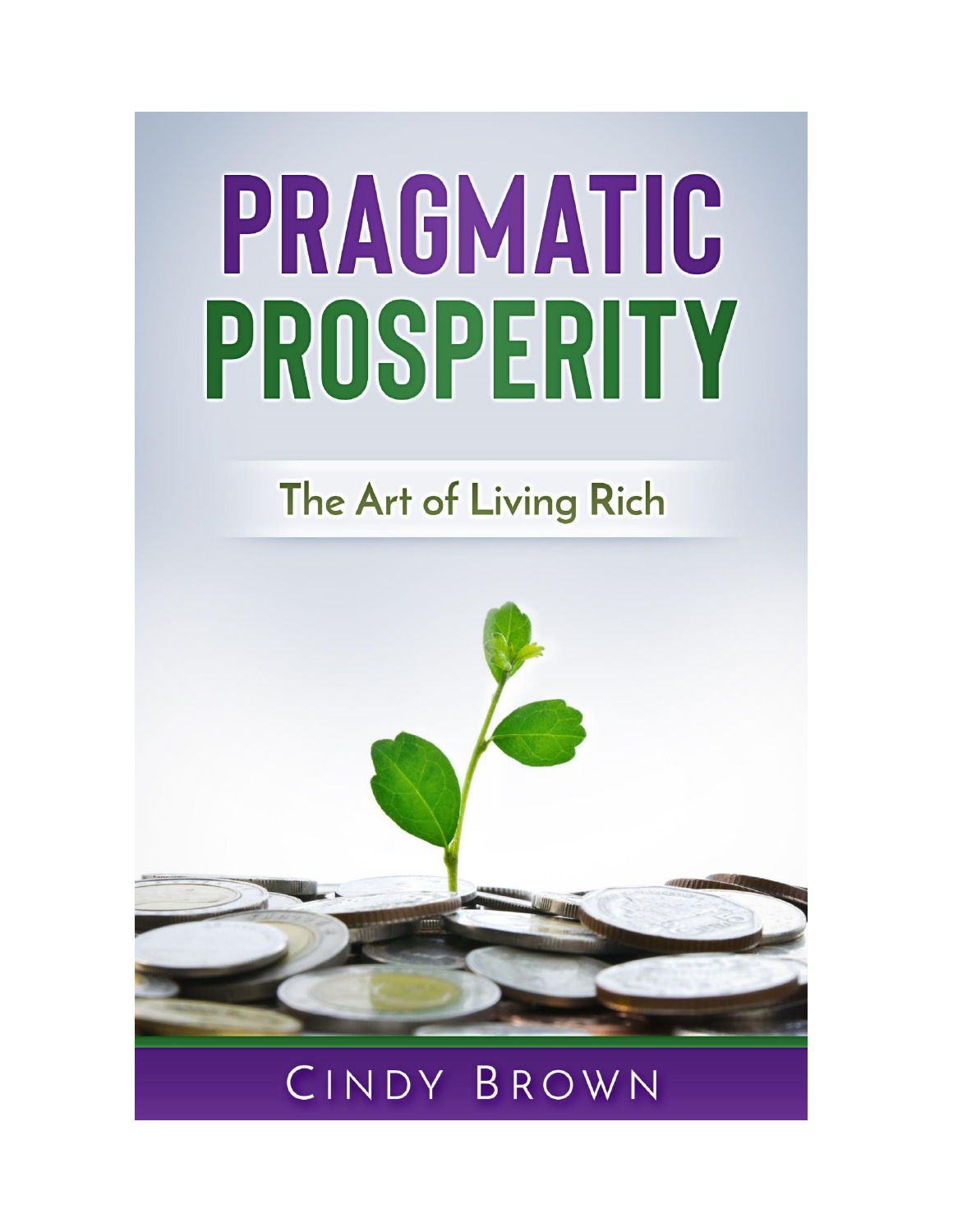## **90 Day Plan for your path to Pragmatic Prosperity**

**Cindy B. Brown, CPA, MBA**

#### **I. Rationale:**

This course has been constructed to give the basic structure and organization to gaining wealth. It fits for anyone struggling with financial issues, or who is finally looking forward to getting organized and out of debt.

## **II. Plan Objectives:**

Aims: Following this course, the student should have:

- 1. A solid financial foundation
- 2. An understanding of the flow of money
- 3. An organizational plan for managing money
- 4. A better understanding of prosperity thought
- 5. A game plan for structuring spending based on percentages
- 6. A debt reduction plan

#### Specific Learning Outcomes:

The student will work to have a prosperity mindset and understand what lack and abundance thought is. They will also understand basics of a spending journal, budgeting, as well as living on percentages. They will leave the course organized financially and ready to take on wealth growth.

 $\overline{C}$  CINDY  $\overline{C}$  BROWN **CINDY** BROWN **CINDY**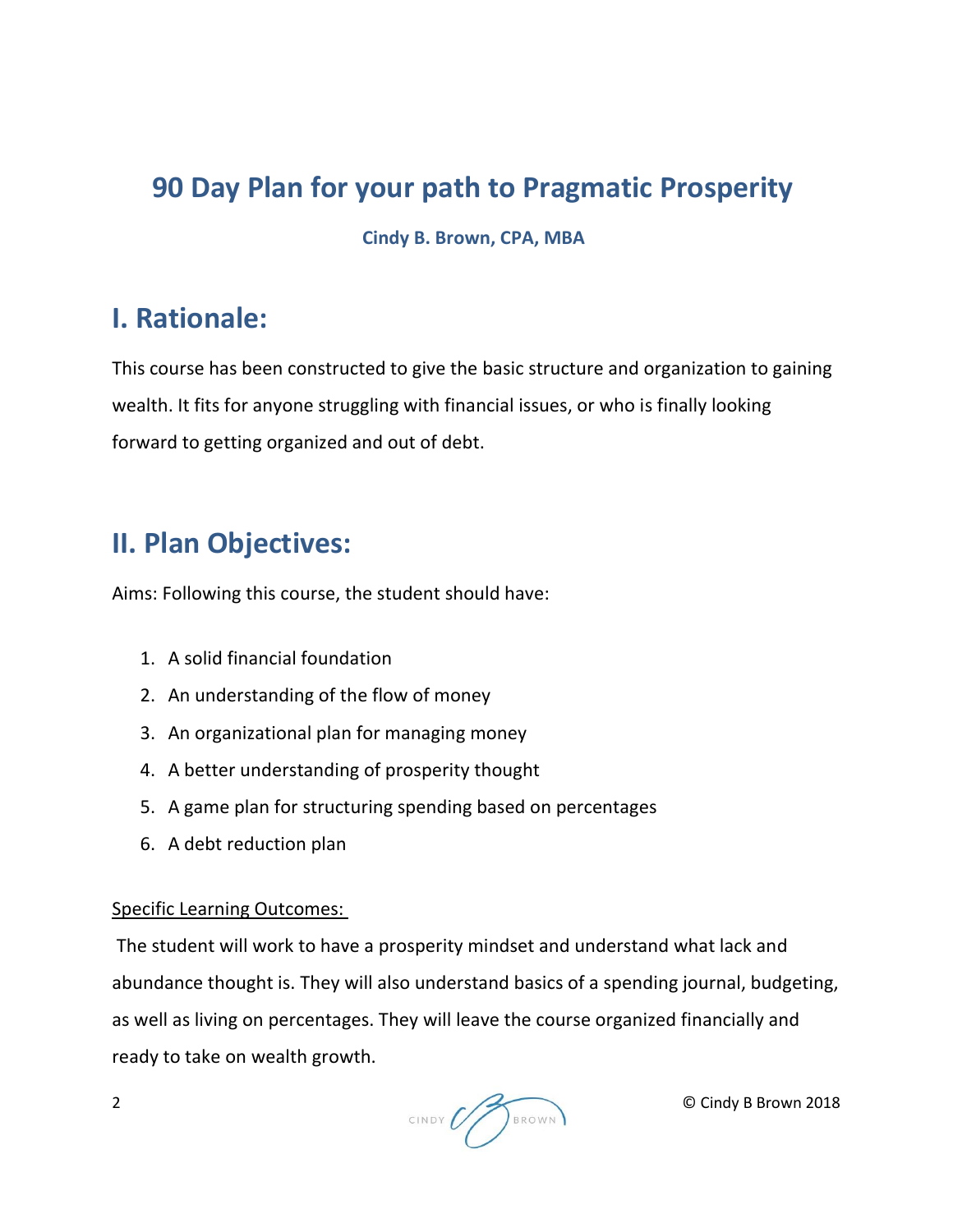## **Welcome to Pragmatic Prosperity!**

This is going to be a GREAT journey! The next 90 days we are going to be working through this together to help you get the financial footing needed to create the wealth in your life and take it to the next level.

It is very important that you follow through with the assignments in this track. I really want you to accept this challenge.

By the time you complete this course you will be blown away at how organized you are and how much different your mentality is and your approach to money is. It is really going to help you!

#### **REMEMBER TO:**

- 1. Listen to my podcast "Unlocking the Secret of Living Rich" each Wednesday.
- 2. Print this workbook out.
- 3. Work this track at a desk in a nice peaceful environment just as if you were in school.
- 4. Keep a journal. This will be the home place to keep your notes, ideas and thoughts. You can use a physical notebook or one online like Evernote, whichever works best for you. You will have 2 journals: your other journal for notes and your spending journal.
- 5. Buy and read *Think and Grow Rich* by Napoleon Hill.

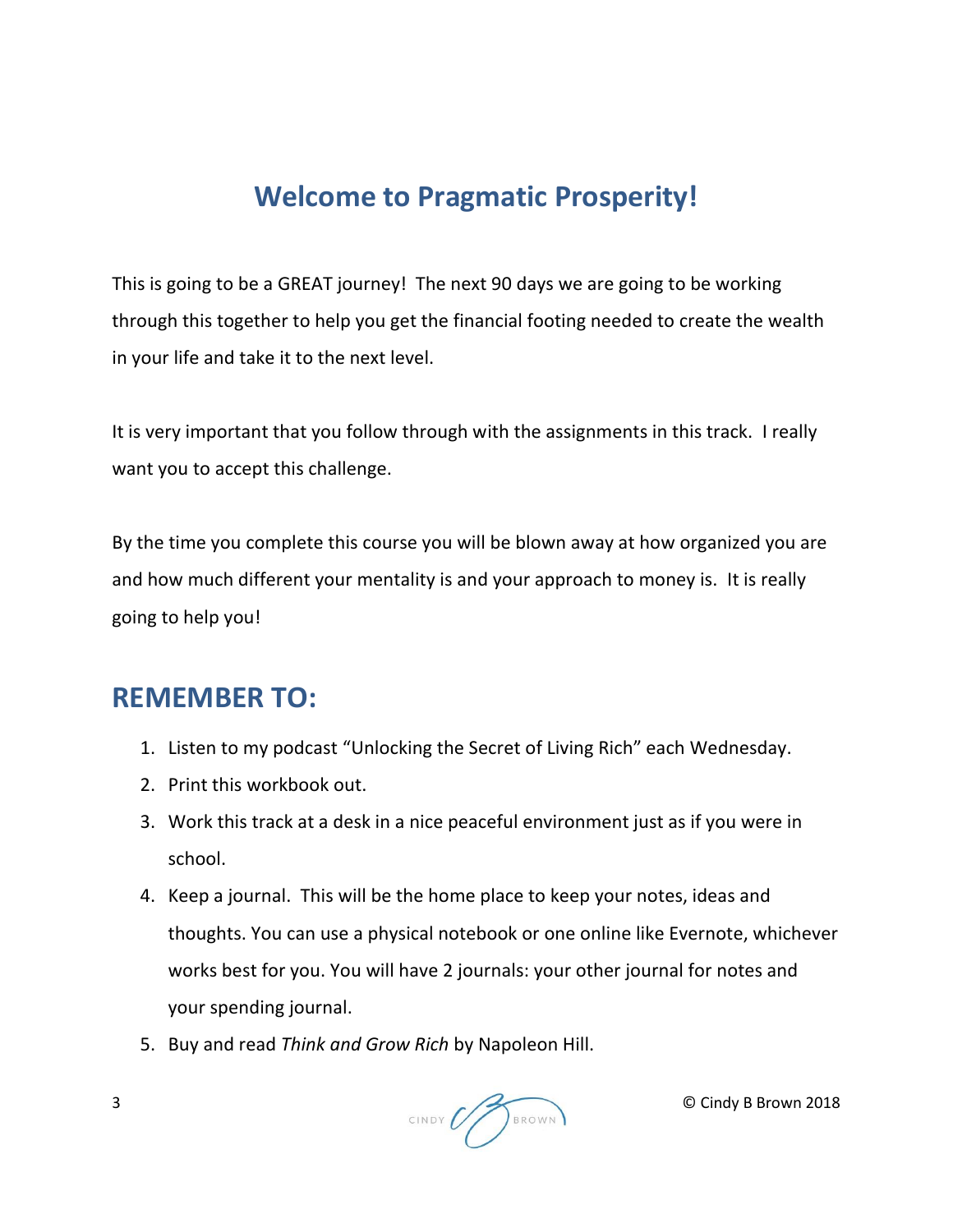## **WEEK 1 – KNOWING YOUR WHY**

- 1. Change is uncomfortable.
- 2. The first thing we are going to work on is your why.
- 3. Without a clear and compelling WHY you will revert back to your old habit before this course is finished.
- 4. Your first assignment is to write out a very clear picture of what you consider financial freedom.
- 5. Now you need to define your personal definition of wealth. You will see through this course that you *can* start building wealth.
- 6. Now write out your WHY as to why you are seeking the financial freedom you defined above. Do this in your journal. It should take you at least 30 minutes to think this through and write it down. Take your time – do this well. It is a **foundational step** of this process.
- 7. Do you have a picture of financial freedom? Do you have a compelling WHY? Now look forward 1 and 3 years write in your journal what your life will look like if you quit this program and keep doing what you are doing now.
- 8. Which future would you prefer financial freedom and wealth building OR more of what you have today?

#### That's what I thought FREEDOM!

**4** CINDY (PEROWN) **COLORED BROWN**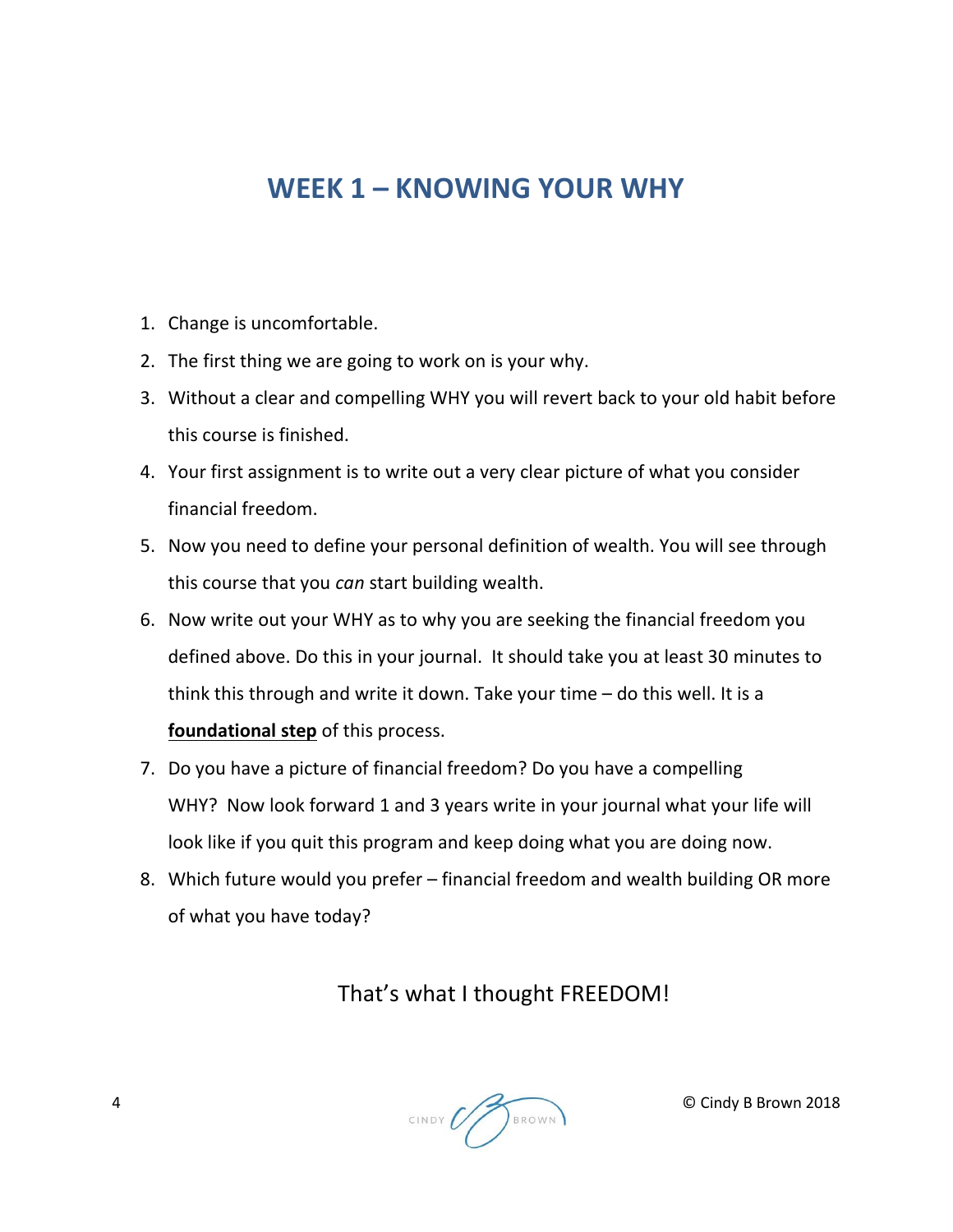## **WEEK 2 – ASSESS THE CURRENT STATE**

**You can't know where you are going if you don't know where you are.**

- 1. List all of your credit cards
	- a. balances
	- b. interest rate
- 2. List all of your bank accounts with balance in each.
- 3. List all of your other debt (loans),
	- a. number of payments left
	- b. balance
	- c. interest rate
- 4. List all of your other obligations:
	- a. Rent
	- b. Food
	- c. Child Support
	- d. IRS Payments
	- e. Insurance
	- f. Gas
	- g. Utilities
	- h. Kids expenses (school, books, sports, etc)
	- i. Medical costs
	- j. Etc
- 5. Now let's look at your income. List all current sources of income
	- a. job
	- b. tax refund
	- c. child support
	- d. gifts
	- e. etc

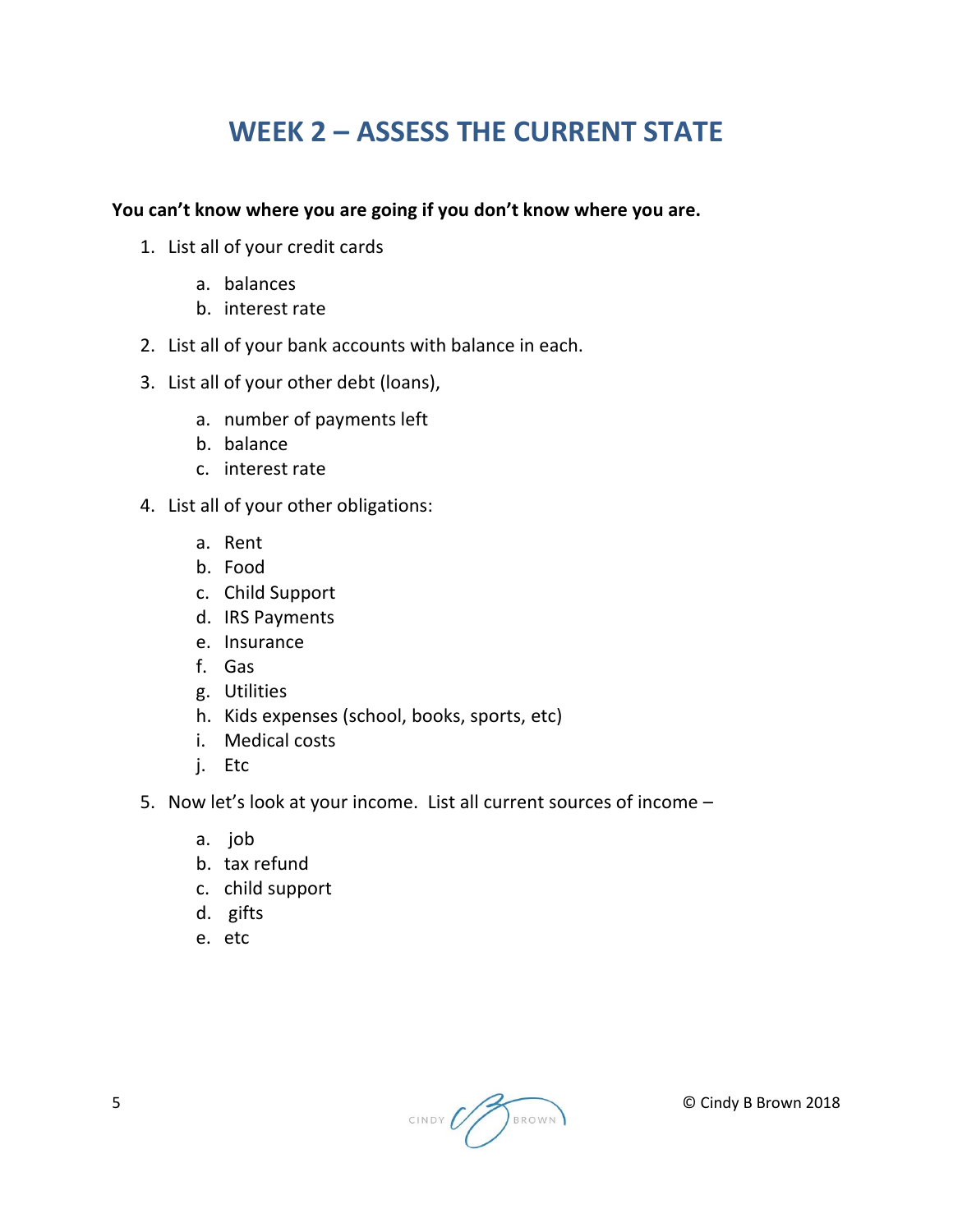Put this information in a spreadsheet or your journal. Do not get discouraged at the amount of debt or outflow you have. This is the base of the plan to get you out of debt and on the path to build wealth!

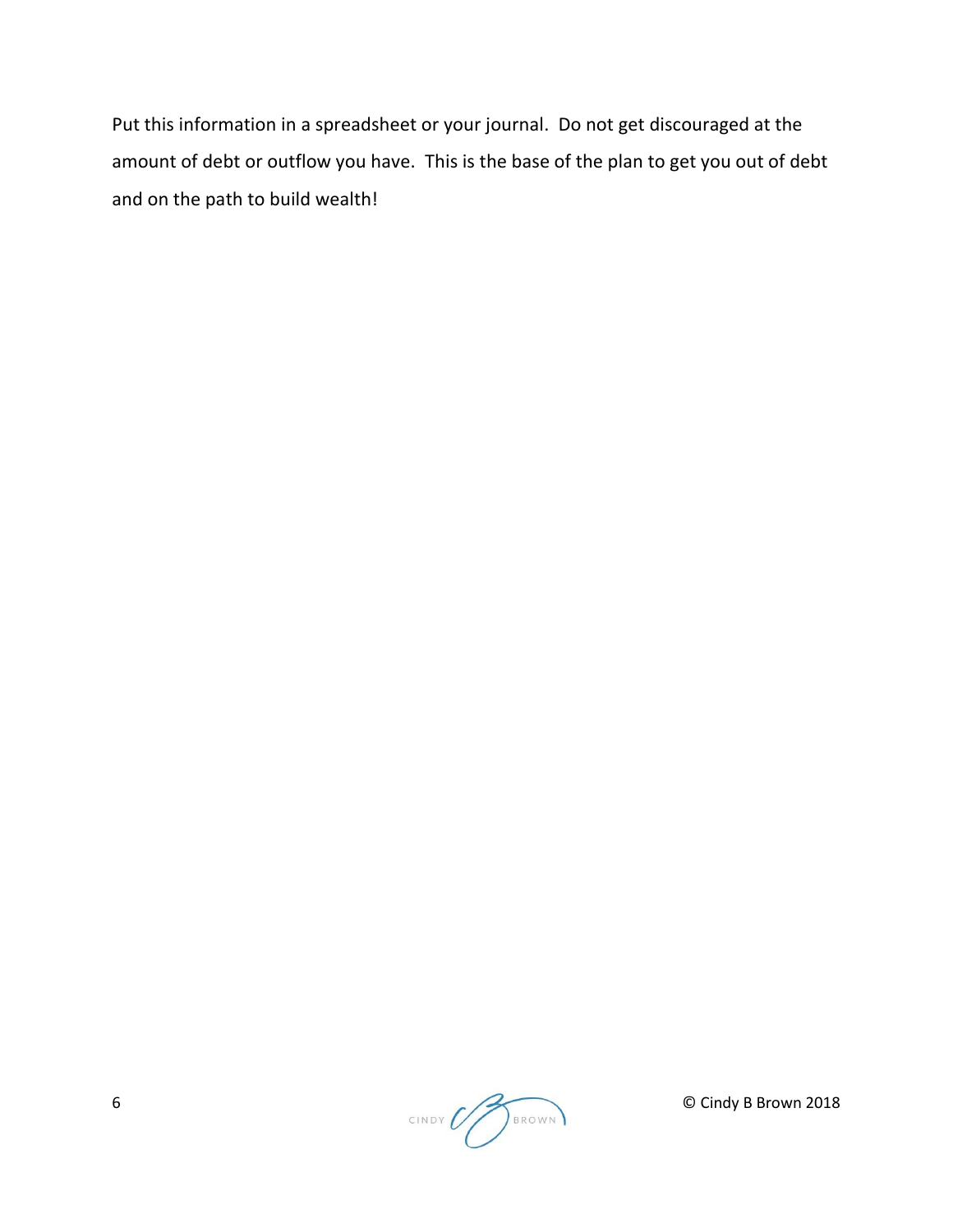## **WEEK 3 – ASSESS YOUR SPENDING HABITS**

#### **Start keeping a spending journal.**

- 1. You will need to get, and keep, a spending journal.
- 2. If you are just getting started in building your wealth and organizing this for the first time, this can be tough for some people.
- 3. Do not lose the focus. Stick with this for 60 days minimum.
- 4. It is important that we spend at least an entire month understanding our spending. You may carry this on throughout this whole course because it is so powerful and will really change your thoughts.
- 5. The reason we are doing this is that we are trying to find the excess or emotional spending patterns.
- 6. We are trying to get control and see where our money is going.
- 7. Use a notebook for this, or whatever is more convenient for you.
- 8. For your columns you will need:
	- a. Date the date of the spending
	- b. S Amount the amount of the spending
	- c. Description the feeling that the spending gave you. Were you excited, happy, sad, depressed, or exhilarated? Describe it here.
	- d. Notes these are notes of why you spent the money
- 9. This way you are evaluating every single penny that is flowing in your life.
- 10. I want you to learn to respect your money and start to track it.

 $T$  © Cindy B Brown 2018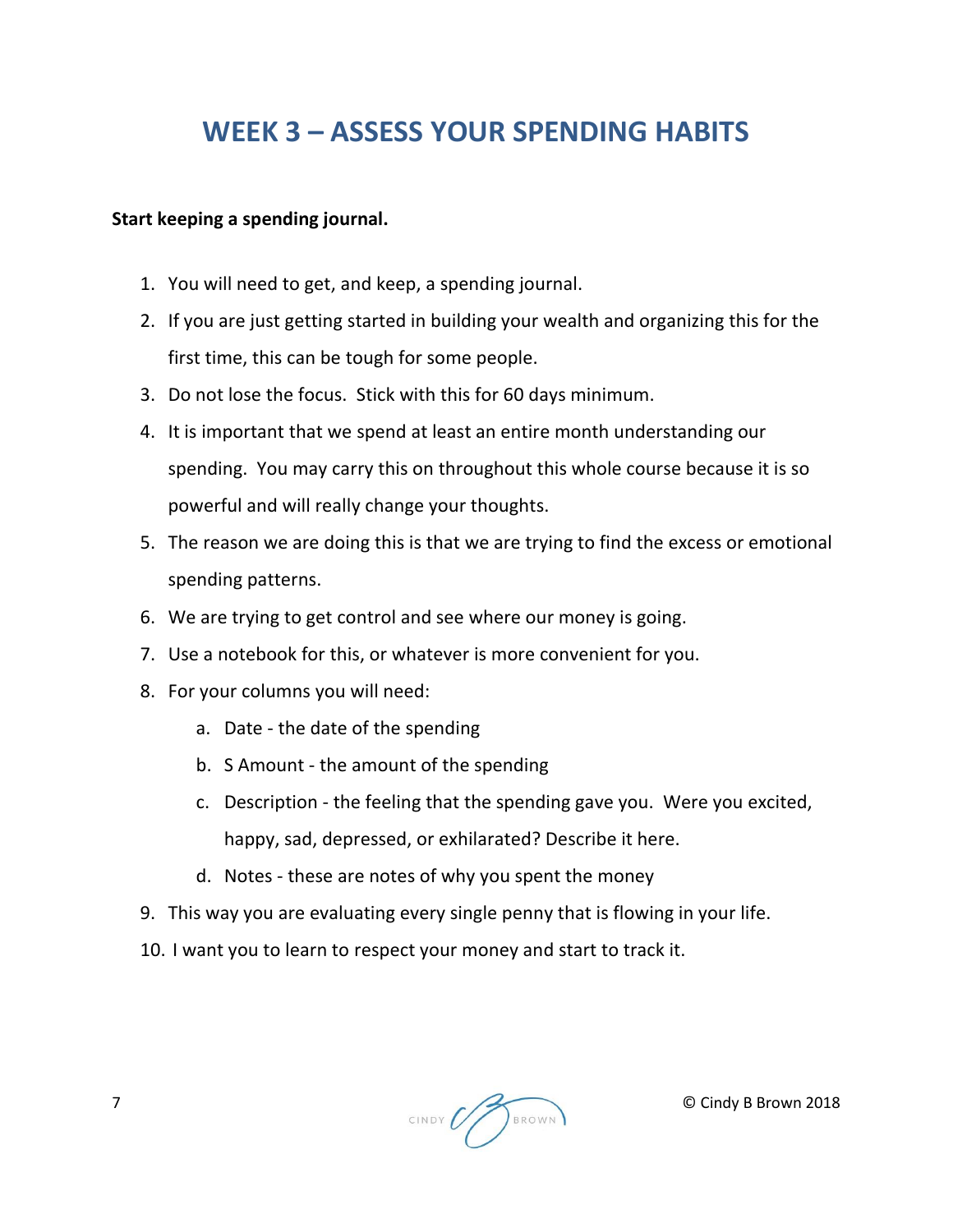#### **WEEK 4 – DEVELOP A PROSPERITY MINDSET**

#### **SIX STEPS FOR CREATING BURNING DESIRE Taken from Chapter 1 –** *Think & Grow Rich*

These steps are extremely important.

- 1. Fix your mind on the exact amount of money you desire. It is not sufficient to say, "I want a lot of money." You must be **definite** as regards the amount, and there are metaphysical reasons for this.
- 2. Determine e**xactly** what you intend to give in time or talent for the money you desire. Remember, there's no such thing as something for nothing
- 3. Establish a **specific date** you intend to possess the money you desire
- 4. Create a **specific date and plan** for carrying out your desire. It is important that you begin at once - right this very moment - whether you are ready or not to put this plan into action.
- 5. Write out a **clear and concise plan** of the amount of money you intend to acquire. Name the **time limit** for its acquisition, state what you intend to give in return and describe clearly the plan to which you intend to accumulate it.
- 6. Read your written statement aloud twice daily.
	- a. Read once before bed and once in the morning.
	- b. As you read it, see it, feel and imagine yourself already in possession of the money.
	- c. It's important to **really build up the belief that is inside of you**.

8  $\bigcirc$  CINDY  $\bigcirc$  BROWN **CINDY** BROWN **CINDY**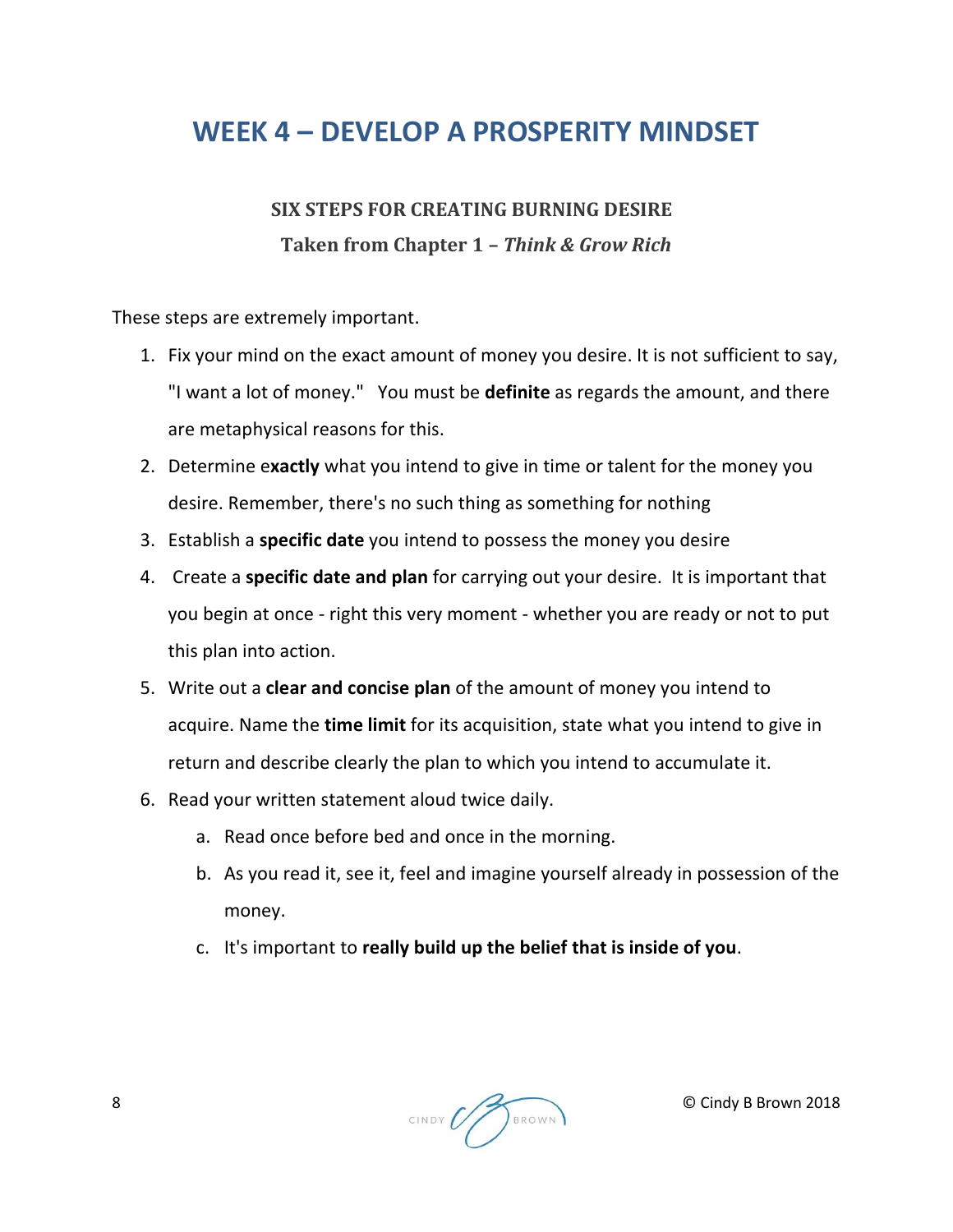## **WEEK 5- PATHWAY TO PROSPERITY**

This is something I teach in order to get you to a place where you can make a real difference in your life.

- 1. In order for us to be able to do the things we want to do when we want to do them, we must get our baseline balance under control.
- 2. The baseline balance is the bare minimum you need each month to live on. It is a subset of all the times you listed in WEEK TWO as necessary:
	- a. Food
	- b. Shelter
	- c. Transportation
	- d. Health Care
- 3. Minimum payments on debt obligations
- 4. In order to create the pathway you must **lower your spending or increase your income** to cover the baseline balance; and then you have freedom!
- 5. This is about understanding what you are spending, so we can locate any leaks.
- 6. Your spending journal (now 30 days in) should have shown you ways you can reduce your spending and create some money to pay down your debt.
- 7. My formula:
	- a. 70% of income is spent on baseline balance (if your baseline is currently more than 70% you will have to make some hard decisions on what is deemed "necessary" or find ways to bring in more money)
	- b. 10% of income is spent on fun  $-$  fun is always taken out and spent as cash. If you are saving for a trip or big fun event, put the cash in a safe place. NEVER co -mingle fun money with other money.
	- c. 10% of income is put into savings account (you should always have a minimum of 3 months baseline expenses in your savings account).
	- d. 10% of income is on personal growth or creating other sources on income.
	- e. When you are trying to get out of debt, the savings and personal growth are reduced to 5% each and 10% is spent toward debt.

9  $\bigcirc$  CINDY  $\bigcirc$  BROWN **CINDY**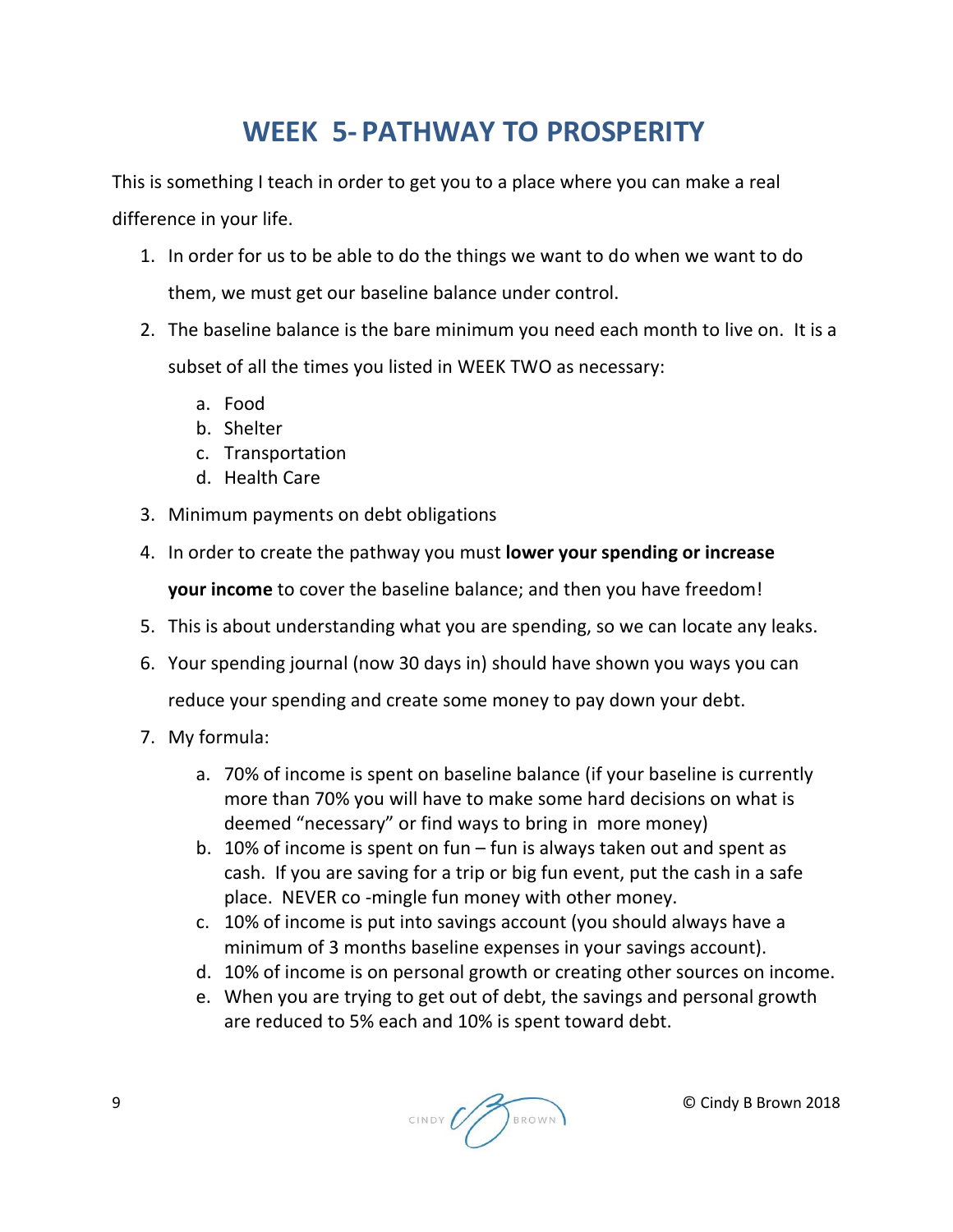#### **WEEK 6 –DEBT REDUCTION**

- 1. STOP USING CREDIT CARDS NOW. Cut up all cards with a balance that you do not pay the balance in full each month.
- 2. Keep one emergency card and put it in a baggie of water in the freezer. Only thaw it out if you have a true emergency.
- 3. Let's revisit the debt exercise from WEEK TWO.
- 4. We will take the list and look at balance and interest rate as well as any required monthly payments.
- 5. We will first see if we can transfer debt from high interest rate credit cards to lower rate cards (be very careful about getting a new card for this as the fine print can cost you thousands of \$)
- 6. We will now focus on the highest interest rate cards and put all of our extra 10% on this balance.
- 7. We will make minimum payments on debt for the other debt items.
- 8. When the first card is paid off congratulate yourself and do something fun.
- 9. Then, look at the next most expensive credit card and start paying on that one.
- 10.It will take time, but if you stop accumulating balances on your debt and begin to make extra payments you will get them paid off.

#### **Don't feel overwhelmed or discouraged because we are just starting out on this journey! We are laying our foundation!**

10  $\bigcirc$  CINDY  $\bigcirc$  BROWN **CINDY**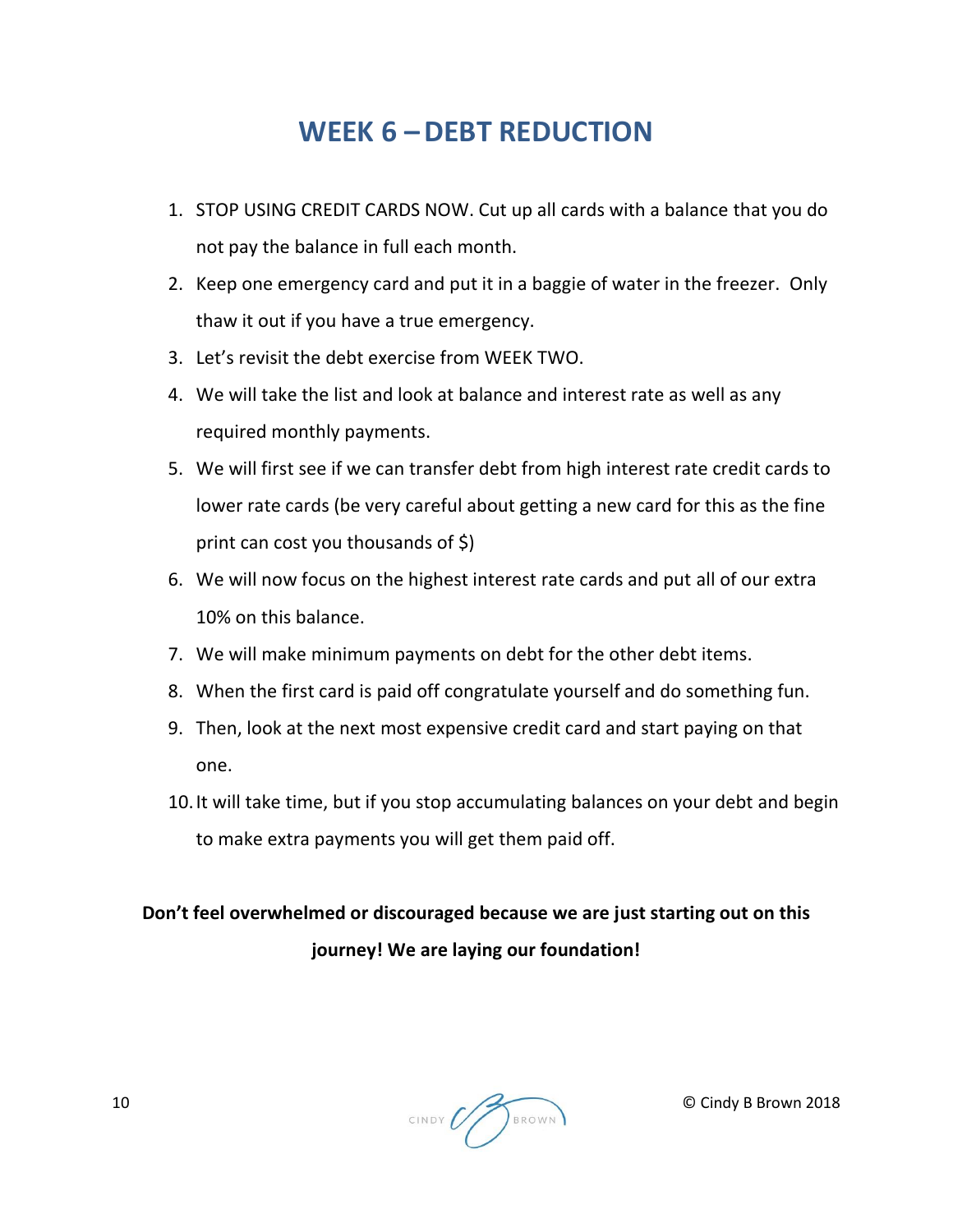#### **WEEK 7 - TRACKING**

- 1. Starting now Pick one day per week to become your "money day" I use Sunday. This means you will begin to get up to date with everything.
- 2. This will be the day that you look at your money, you understand your money and you know what is going on with your money.
- 3. Get Quickbooks Online and link your bank accounts and credit card accounts to it. You can use any other app - but make sure it links to your bank and credit card accounts automatically!
- 4. On the day you picked, download the transactions and see where you are with your spending.
- 5. Re-evaluate and shift as necessary to keep the 70-10-10-10 rule.

**Now that you have this knowledge of the inflow and outflow - It's time to get organized!**

11  $\bigcirc$  CINDY  $\bigcirc$  BROWN **CINDY** BROWN **CINDY**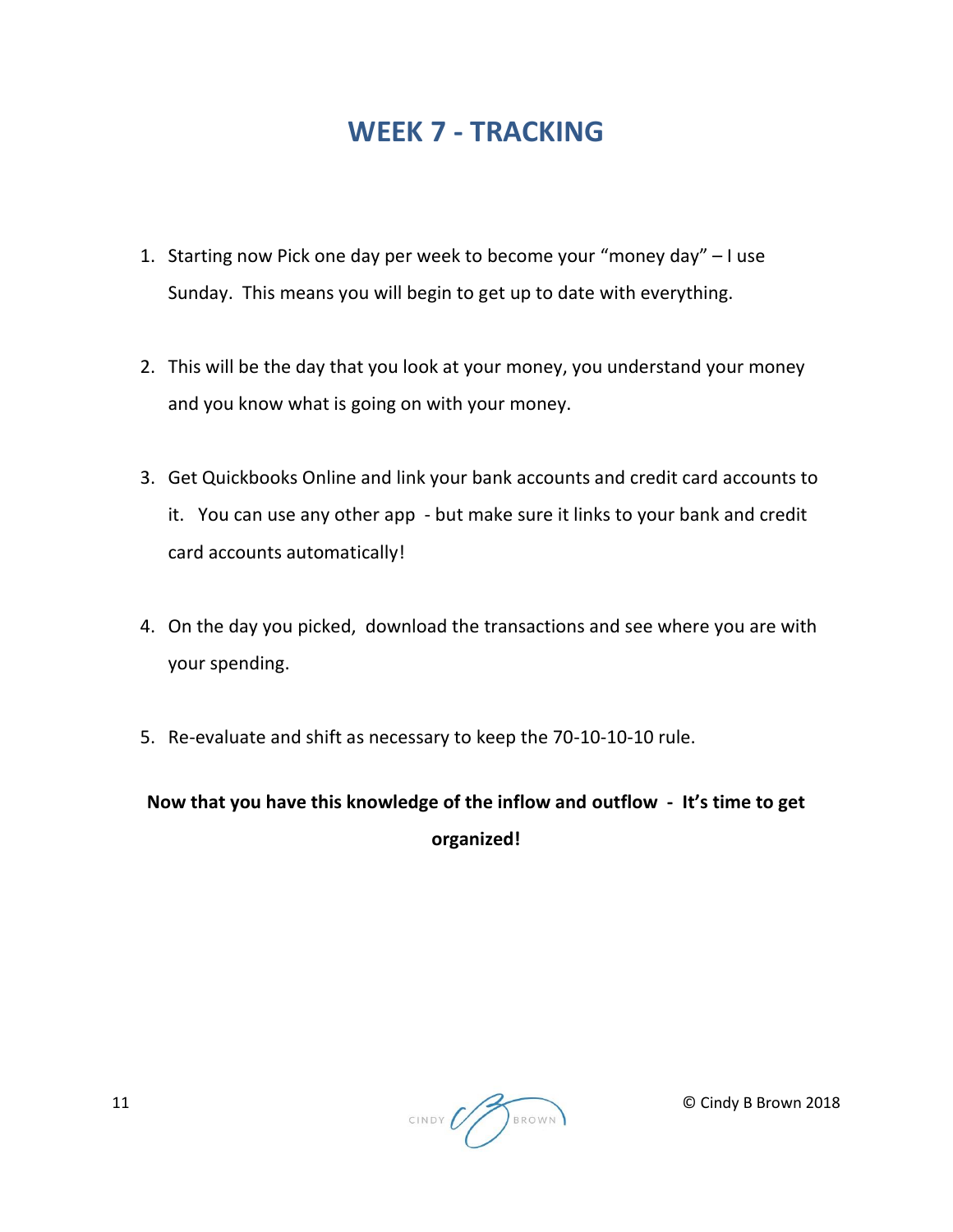#### **WEEK 8 - BUDGETING BASICS**

1. Make sure you have downloaded a budgeting app. I use "You Need a Budget", but there are many out there line "Mint" or "Wally".

#### **THIS IS A CRITICAL STEP**

- 2. The last day of every month we will use this app to review our monthly spending.
- 3. The goal here is to gain a snapshot of what is happening in your financial life.
- 4. This is extremely simple, yet very powerful and will organize you financially.
- 5. Once you get this set up it should take about 30 minutes a week to do.
- 6. You can change this to fit you just remember there are some formulas in some of the cells.
- 7. If you have any issues or need some help with your app please send me an email at cindy@cindybbrown.com
- 8. The purpose of this is so we are aware of our:
	- a. Expenses
	- b. What is in the bank
	- c. Our income

#### **This is so we can see what is coming in, what is going out and what is left over to build our wealth!**

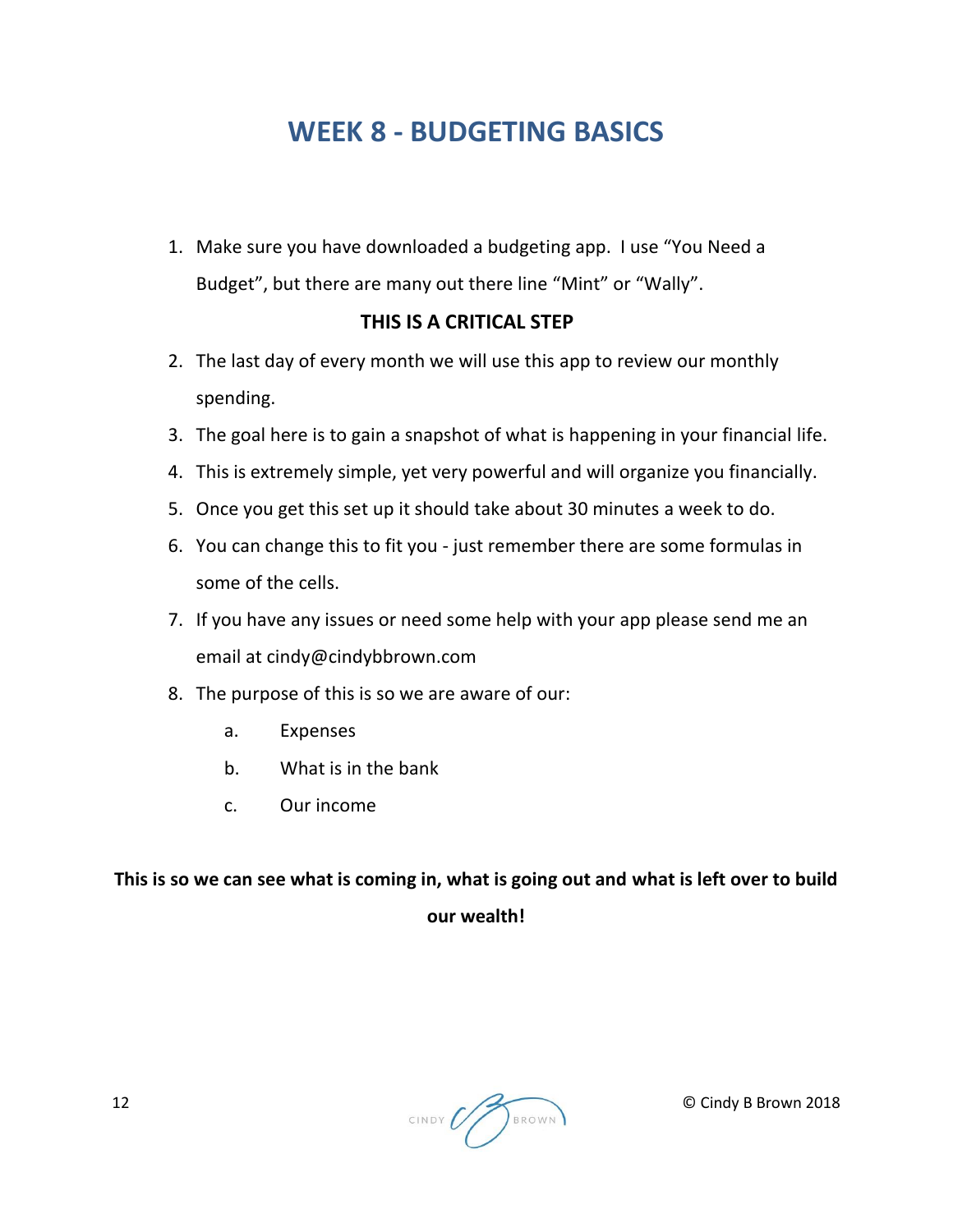#### **WEEK 9 - TAXES**

- 1. If you are an entrepreneur, you are able to write things off as a business expense. It's important that you understand what you can write off and what you can't.
- 2. Do your research and learn about the tax rates where you live and about any tax withholdings. Use your CPA for advice, but also talk to other entrepreneurs, do some online research to stay current on these deductions.
- 3. You MUST pay your taxes, but understand your tax bracket. It's time to take control of your finances.
- 4. We want to understand taxes and understand how they work.
- 5. Understand what you are paying and make sure you set enough aside. Entrepreneurs do receive quite a few breaks so if you are able to structure yourself as a business you can may some tax benefits.
- 6. You must understand the idea of having a business and then writing things off. As well as understanding certain withholdings.
- 7. Begin to understand the taxes where you live: understand what you are paying and what you can write off so start to research this.

**Pay to Caesar what is Caesar's is a changed mindset. Pay your bills on time!**

13  $\bigcirc$  CINDY  $\bigcirc$  BROWN **CINDY**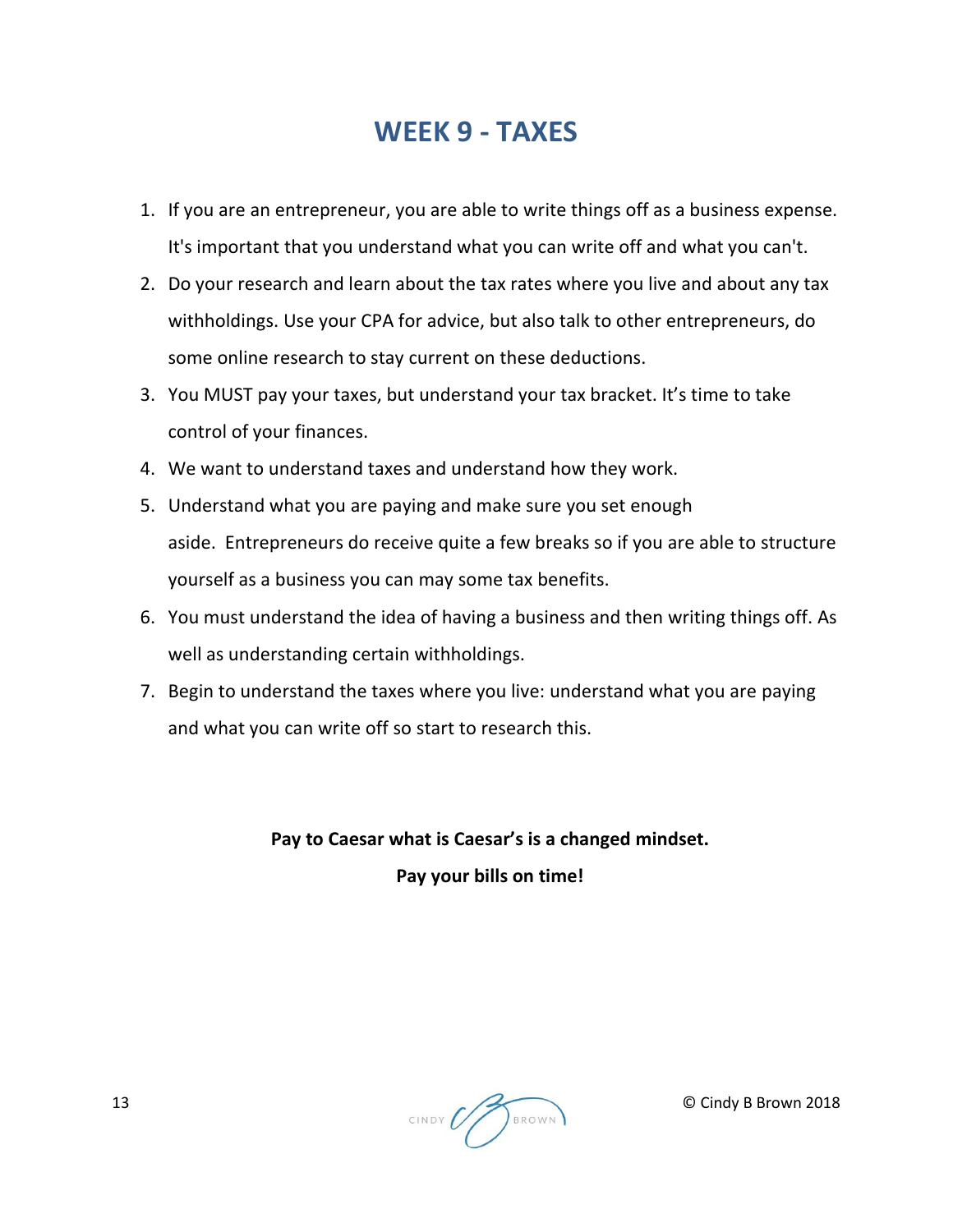#### **WEEK 10 – START A BUSINES**

Think about starting a small business - something you do on the side - something that can bring in a little revenue that you can use as a tax vehicle for you.

- 1. What are your options to do something on the side that could bring in some extra revenue for you?
- 2. List some examples of what different things can generate revenue if you need help just go online and type in "side hustle ideas".
- 3. Then it is about earning enough to cover your 70%.
- 4. Focus on what you can do to create residual and passive income streams to cover the nut balance.
- 5. Once you have residual and passive income streams you are free to do whatever you like.
- 6. The more specialized knowledge that you have the more opportunity you have which allows you to create wealth.
- 7. There are literally thousands of things you can do to make extra money dog walking, pet sitting, using your core expertise to teach someone else, etc

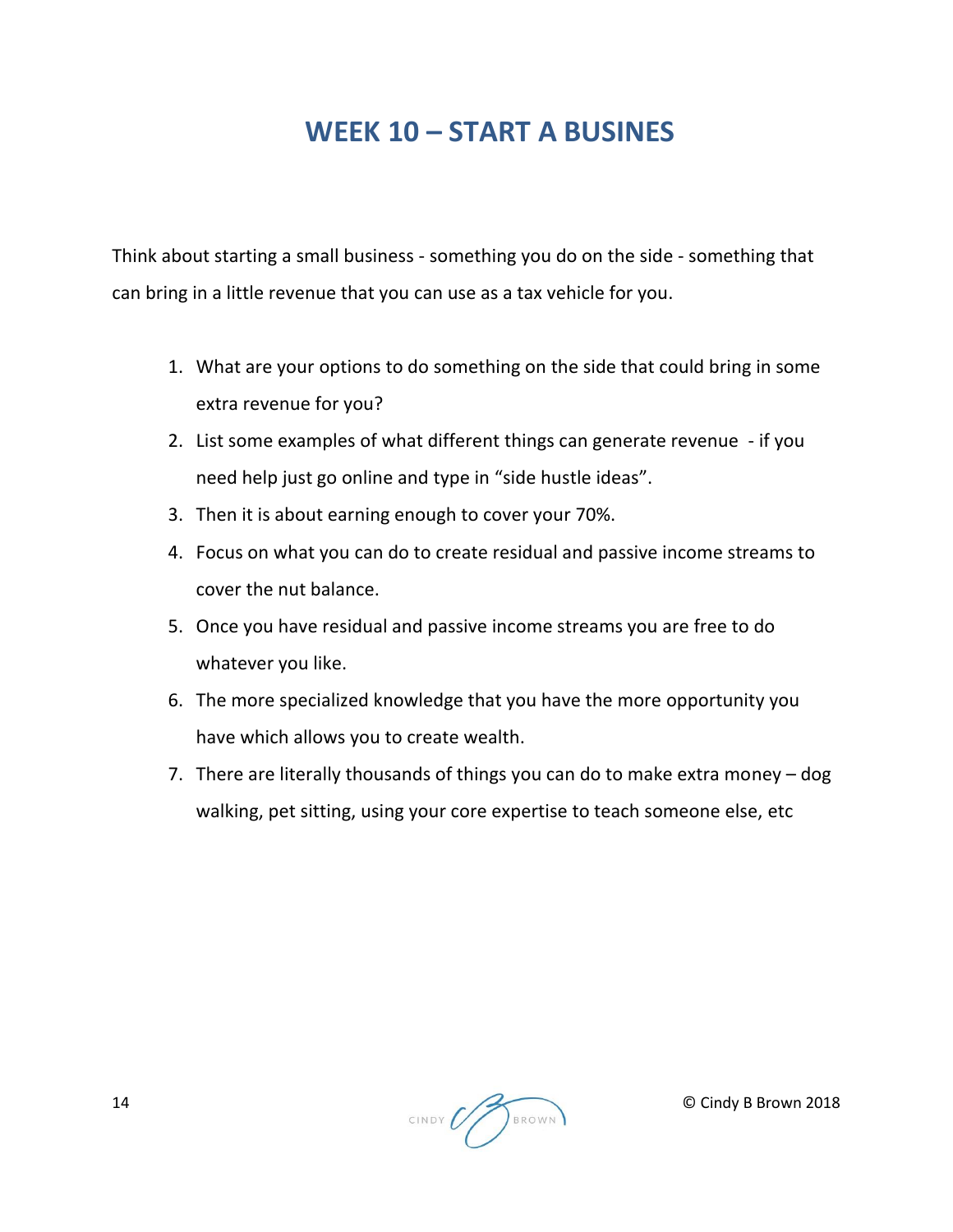#### **WEEK 11 - INVESTING VERSUS SPENDING MINDSET**

- 1. What is an investment mindset where your money works for you!
- 2. I understand that before I purchase something I need to have a plan for it to make me money, and I need to invest in it and it needs to make a return on investment to me.
- 3. You don't want to just spend, spend, spend look at it as a return on investment.
- 4. You have to see your money as a tool and then understand that what you are spending it on is either going to come back to you or push money away.
- 5. You need to educate yourself on investing.
	- a. Buy some stocks and learn how to trade. Open an E-Trade or Scottrade account and put a little money in it.
	- b. Learn about investing, learn about real estate, start educating yourself and start to act wealthy. Doing so will help you start to understand your financial acumen.
	- c. Surround yourself with resources like the *Wall Street Journal*, *Kiplinger's*, etc., so that you can learn about money. It's crucial you learn how to handle your money.
- 6. Be very cautious about who you have on your financial team. You need to know the game so you can make changes, don't just rely on your financial planner to manage your money. Listen to Tony Robbins podcast "Unshakeable" – invaluable information.
- 7. No one will be a better caretaker of your money than you will!
- 8. Plan ahead when making purchases and know the difference between an impulse buy.
- 9. Start to treat yourself like you are already a billionaire; that is the mentality that we need to have.

15  $\bigcirc$  CINDY  $\bigcirc$  BROWN **CINDY**  $\bigcirc$  BROWN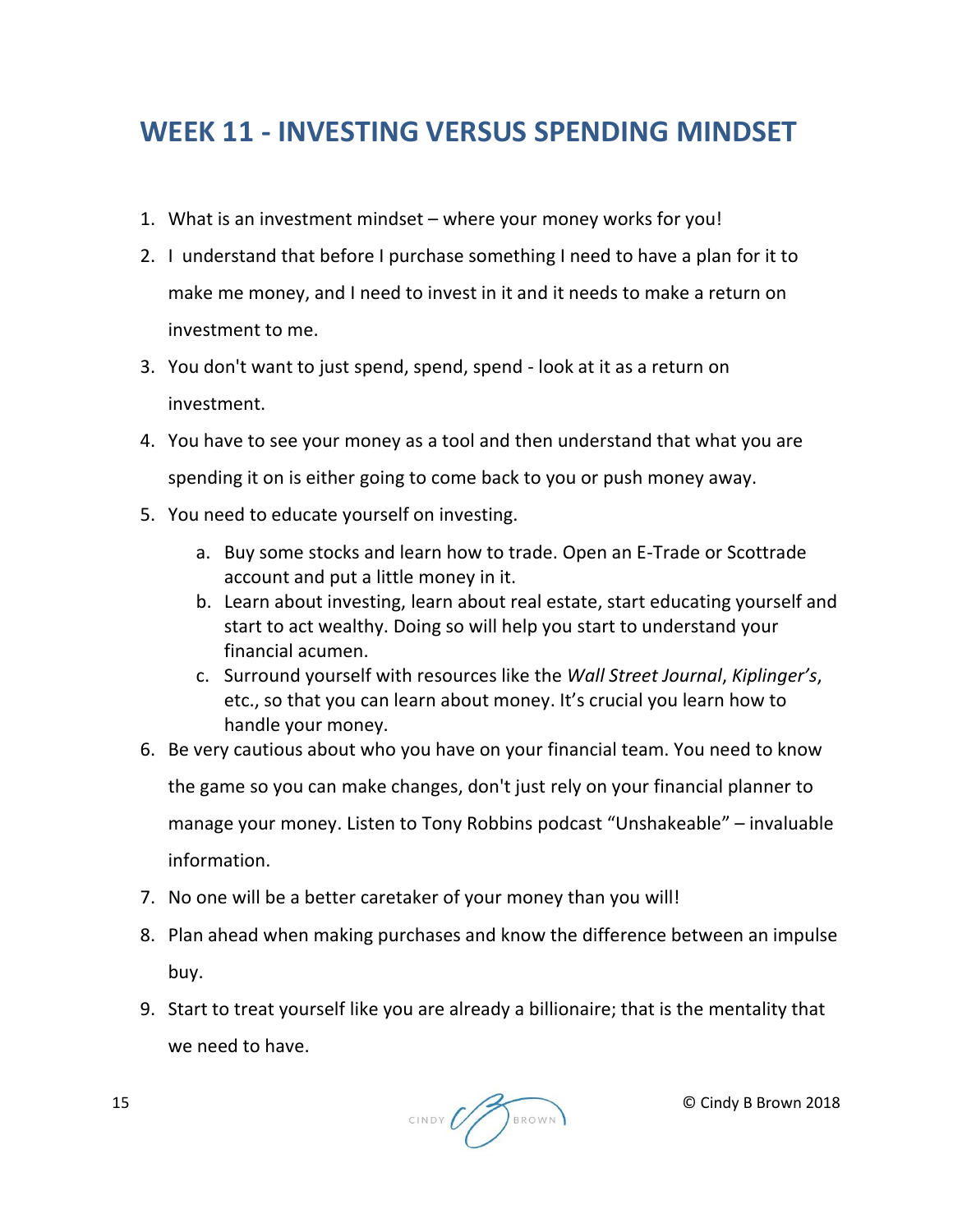#### **WEEK 12 – MULTIPLE STREAMS OF INCOME**

- 1. You need to develop multiple streams of income.
	- a. Active your job or business where your spend your time
	- b. Passive (makes money on your money, interest, rental property, etc)
	- c. Residual (dividends, stocks, etc)
- 2. We are looking to build wealth in both the residual and passive areas.
- 3. In order to build to that we must have the right strategy and plan.
- 4. You must get one stream going. Find one thing going for you - which means you might have to try a few.
- 5. Anyone can become an entrepreneur it just takes some time and some learning of the basics of business.
- 6. If you don't know what you are passionate about, then we've got to find that out so we can build a stream of income based on that, which will start to build some wealth for you.
- 7. You can do this!
- 8. Pray with your feet moving